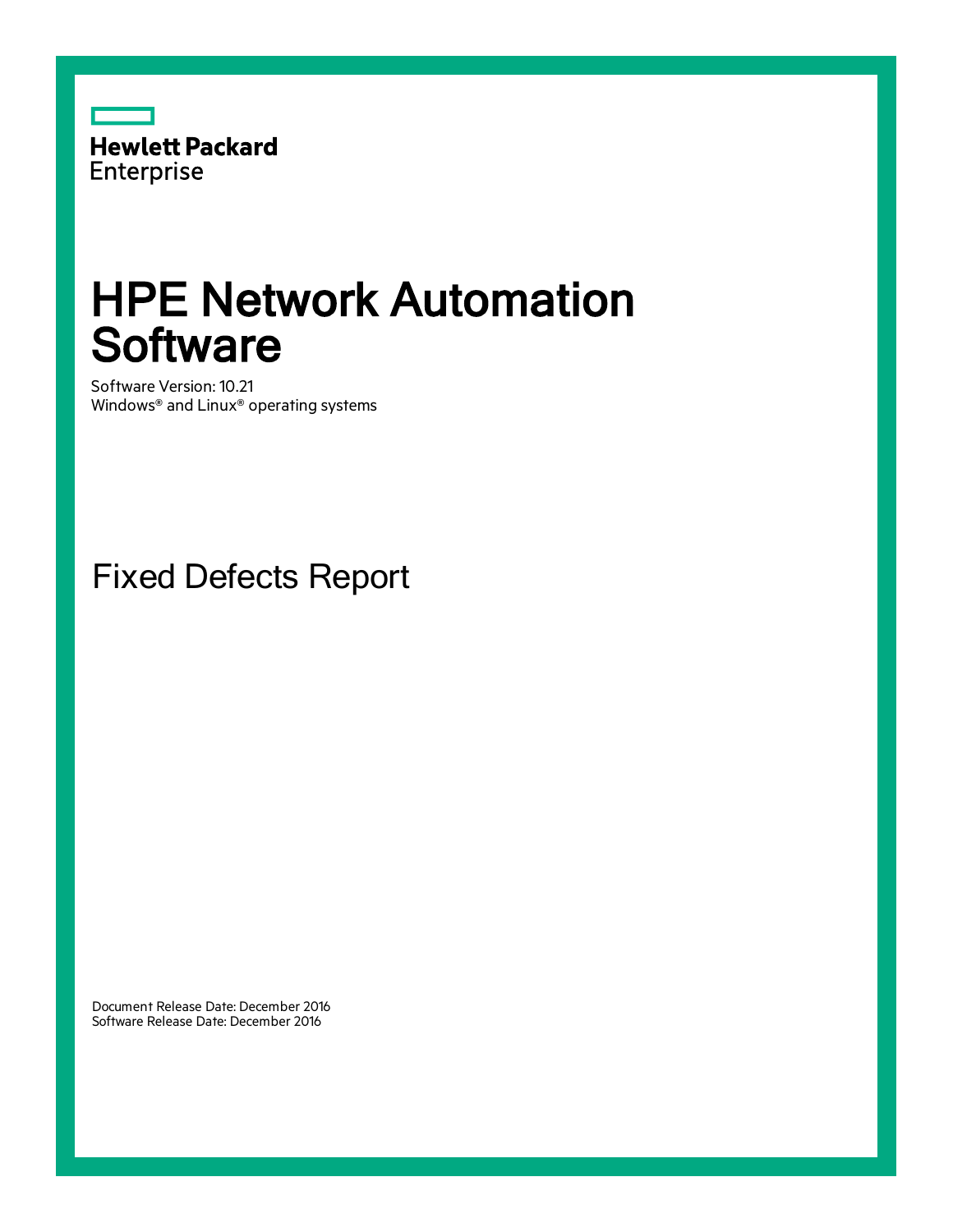# Legal Notices

### **Warranty**

The only warranties for HPE products and services are set forth in the express warranty statements accompanying such products and services. Nothing herein should be construed as constituting an additional warranty. HPE shall not be liable for technical or editorial errors or omissions contained herein.

The information contained herein is subject to change without notice.

### Restricted Rights Legend

Confidential computer software. Valid license from HPE required for possession, use or copying. Consistent with FAR 12.211 and 12.212, Commercial Computer Software, Computer Software Documentation, and Technical Data for Commercial Items are licensed to the U.S. Government under vendor's standard commercial license.

### Copyright Notice

© Copyright 2001-2016 Hewlett Packard Enterprise Development LP

### Trademark Notices

Adobe® is a trademark of Adobe Systems Incorporated.

AMD is a trademark of Advanced Micro Devices, Inc.

Intel® and Intel® Itanium® are trademarks of Intel Corporation in the U.S. and other countries.

Linux® is the registered trademark of Linus Torvalds in the U.S. and other countries.

Microsoft®, Windows®, and Windows Server® are U.S. registered trademarks of Microsoft Corporation.

Oracle and Java are registered trademarks of Oracle and/or its affiliates.

Red Hat® is a registered trademark of Red Hat, Inc. in the United States and other countries.

UNIX® is a registered trademark of The Open Group.

### Oracle Technology — Notice of Restricted Rights

Programs delivered subject to the DOD FAR Supplement are 'commercial computer software' and use, duplication, and disclosure of the programs, including documentation, shall be subject to the licensing restrictions set forth in the applicable Oracle license agreement. Otherwise, programs delivered subject to the Federal Acquisition Regulations are 'restricted computer software' and use, duplication, and disclosure of the programs, including documentation, shall be subject to the restrictions in FAR 52.227-19, Commercial Computer Software-Restricted Rights (June 1987). Oracle America, Inc., 500 Oracle Parkway, Redwood City, CA 94065.

For the full Oracle license text, see the license-agreements directory on the NA product installer bundle.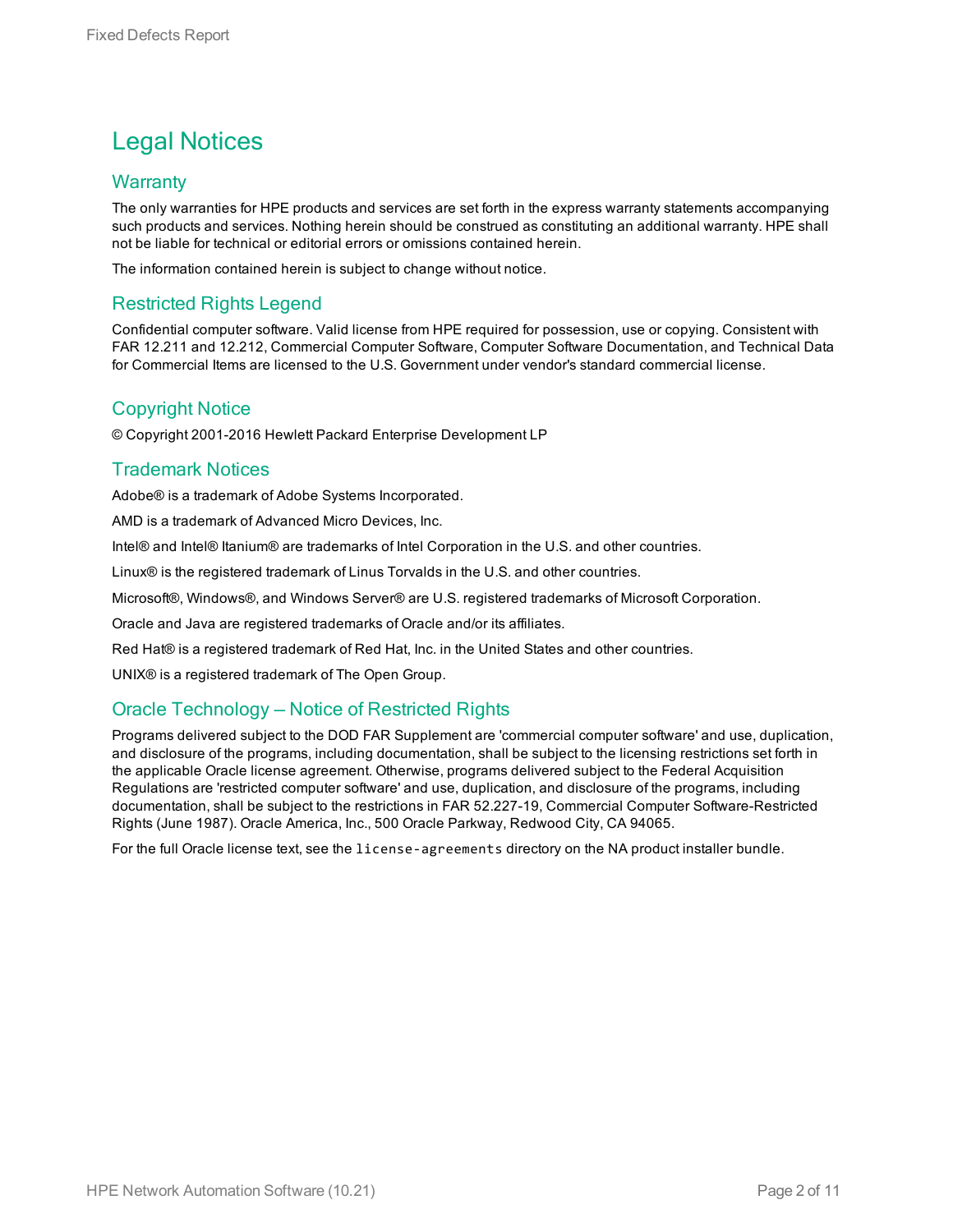## Documentation Updates

The title page of this document contains the following identifying information:

- Software Version number, which indicates the software version.
- Document Release Date, which changes each time the document is updated.
- Software Release Date, which indicates the release date of this version of the software.

To check for recent updates or to verify that you are using the most recent edition of a document, go to: https://softwaresupport.hpe.com/group/softwaresupport/search-result?keyword=.

This site requires an HP Passport account. If you do not have one, click the **Create an account** button on the HP Passport Sign in page.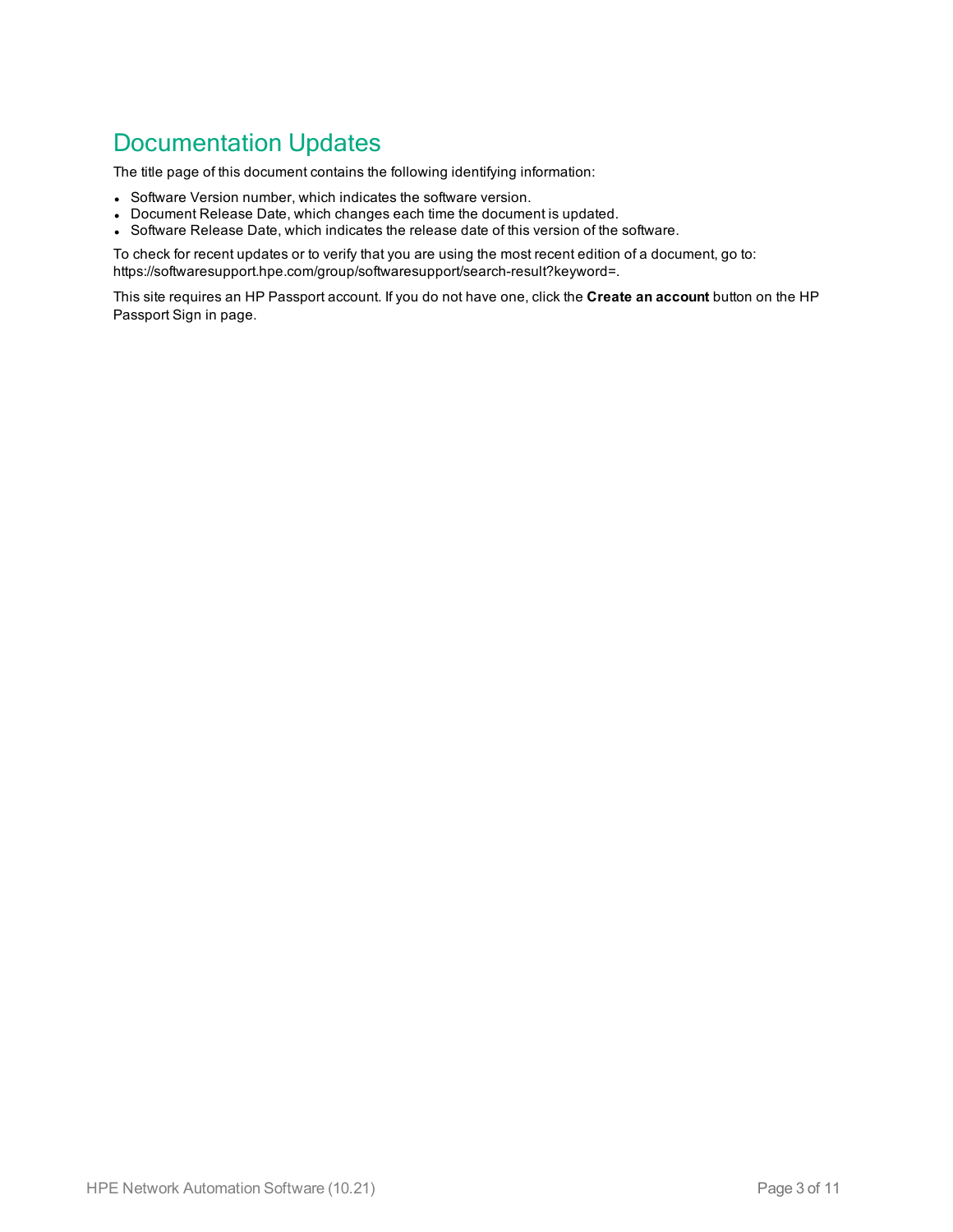# **Support**

Visit the HPE Software Support web site at: **https://softwaresupport.hpe.com**

This web site provides contact information and details about the products, services, and support that HPE Software offers.

HPE Software Support provides customer self-solve capabilities. It provides a fast and efficient way to access interactive technical support tools needed to manage your business. As a valued support customer, you can benefit by using the support web site to:

- Search for knowledge documents of interest
- Submit and track support cases and enhancement requests
- Download software patches
- Manage support contracts
- Look up HPE support contacts
- Review information about available services
- Enter into discussions with other software customers
- Research and register for software training

Most of the support areas require that you register as an HP Passport user and sign in. Many also require a support contract. To register for an HP Passport ID, go to **https://softwaresupport.hpe.com** and click **Register**.

To find more information about access levels, go to: **https://softwaresupport.hpe.com/web/softwaresupport/access-levels**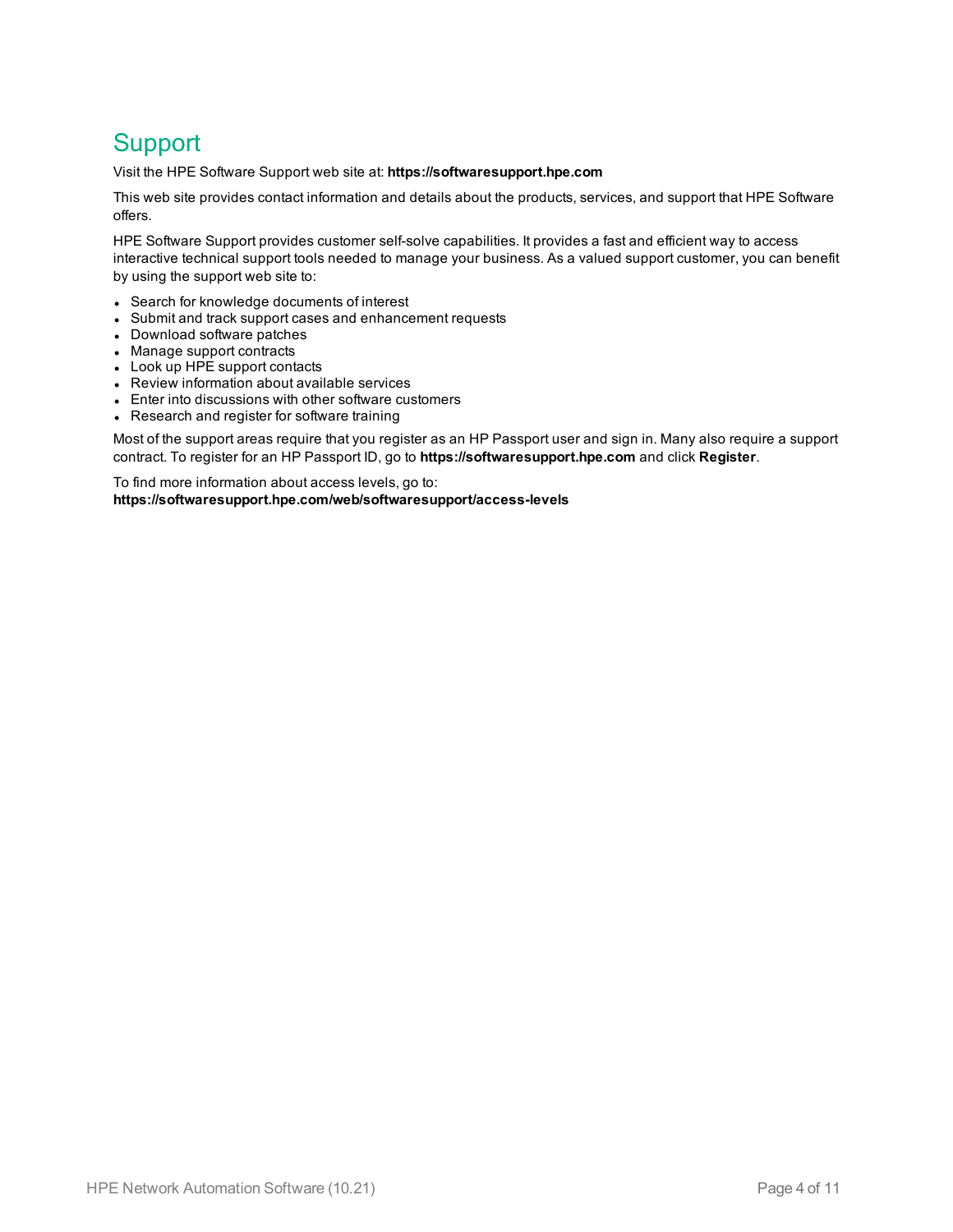# **Contents**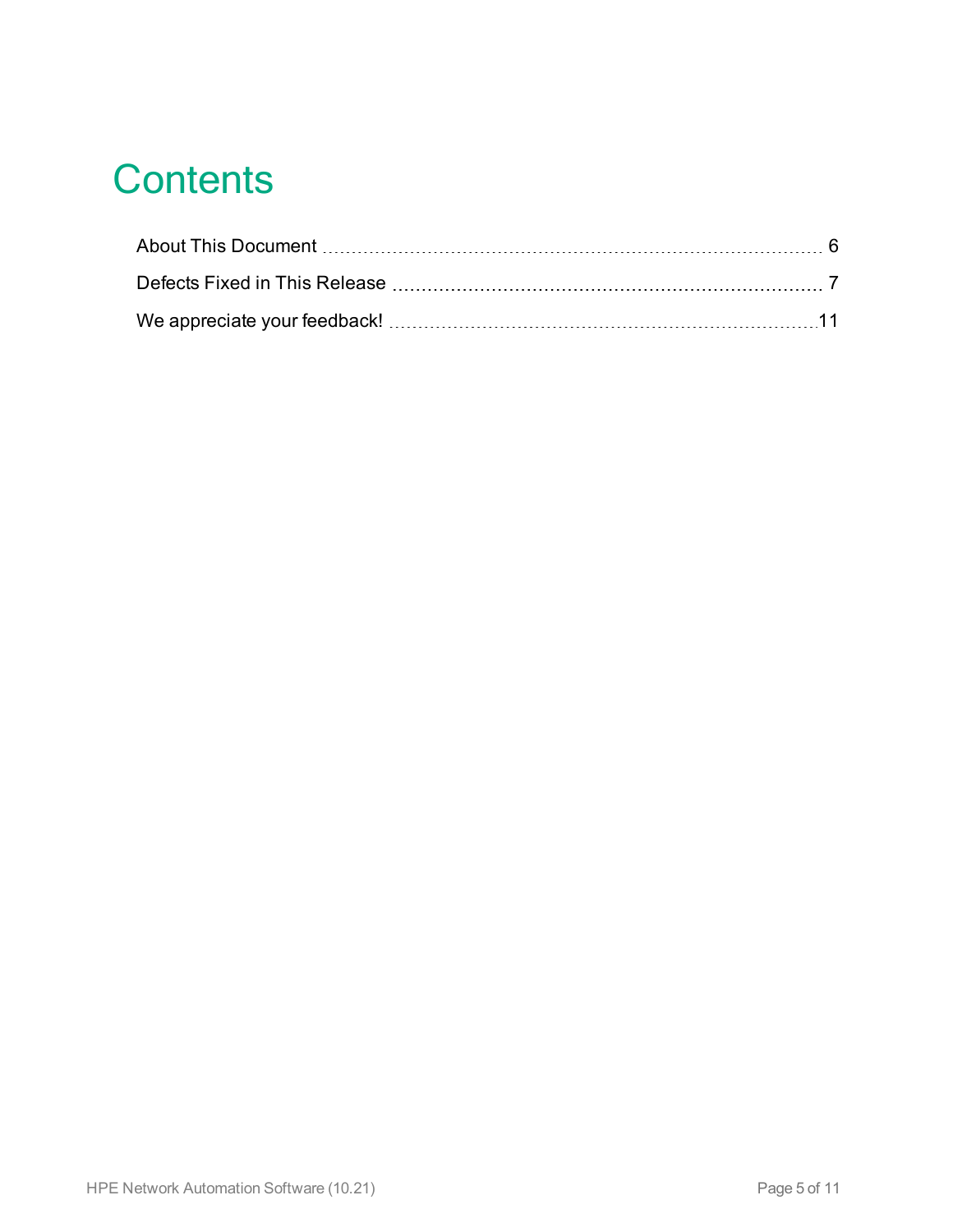# <span id="page-5-0"></span>About This Document

This document is for the Windows® and Linux® operating systems.

**Software version:**10.21

#### **Publication date:** December 2016

This document is an overview of the defects fixed in HPE Network Automation Software (NA). This document contains the following information:

• "Defects Fixed in This [Release"](#page-6-0) on the next page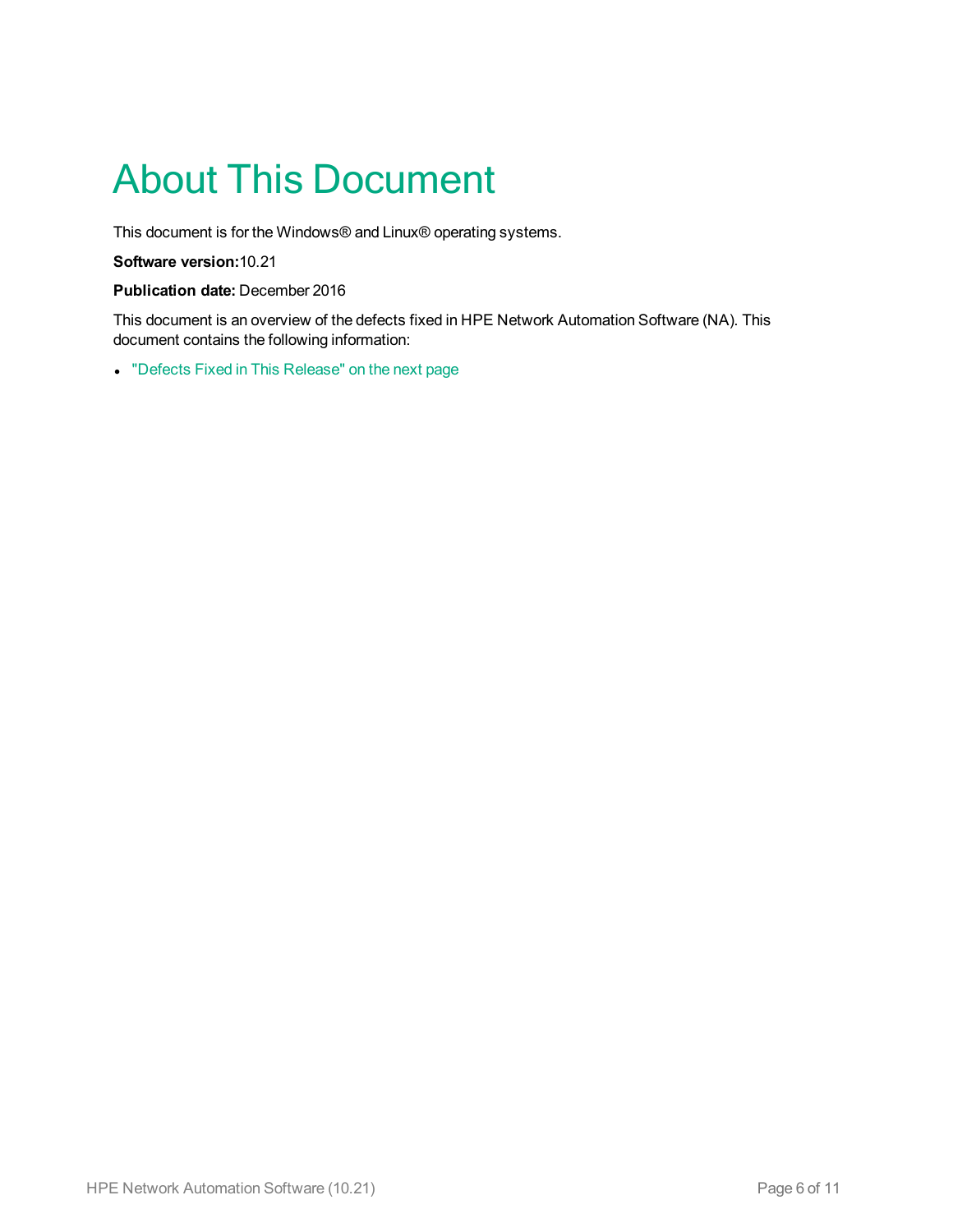# <span id="page-6-0"></span>Defects Fixed in This Release

The reference number for each fixed defect is the change request (QCCR) number. For detailed information about the fixed defects, visit HPE [Software](https://softwaresupport.hp.com/) Support Online, or contact your Support representative.

The following table lists the defects fixed in this release:

#### **Fixed Defects**

| <b>Defect</b>       | Symptom                                                                                                                                       | Area of<br><b>Modification</b>    |
|---------------------|-----------------------------------------------------------------------------------------------------------------------------------------------|-----------------------------------|
| <b>QCCR1B135856</b> | NA renders "%F5" as "õ" when displaying a configuration                                                                                       | Device<br>Management              |
| QCCR1B142535        | Unwanted deletion of files on a device occurs while running the<br>Update Device Software task                                                | <b>Core Application</b><br>Server |
| QCCR1B144570        | NA incorrectly identifies the viewing of policies and rules as an<br>update                                                                   | Policy Manager                    |
| QCCR1B144659        | While running the Update Device Software task on multiple<br>devices, the Image Set field does not display anything when<br>Flash is disabled | Software Update<br>Center         |
| QCCR1B144723        | The NA administrator user is unable to adjust the priority of an<br>Email Report task created by another user                                 | User<br>Management                |
| <b>QCCR1B145255</b> | A script change event is generated erroneously when a user<br>views a policy                                                                  | Policy Manager                    |
| QCCR1B145289        | Some groups are missing from the "list groups -type device" API<br>command                                                                    | Core Application<br>Server        |
| <b>QCCR1B145428</b> | The Satellite agent fails to start                                                                                                            | <b>MSP</b><br>Gateway/Satellite   |
| QCCR1B145491        | NA does not display the last user who deleted a<br>policy/diagnostic or script                                                                | Policy Manager                    |
| <b>QCCR1B145663</b> | Password appears in clear text for the \$tc device password\$<br>variable of an advanced expect script                                        | <b>Core Application</b><br>Server |
| <b>QCCR1B145699</b> | Issues with regular expression searches                                                                                                       | Searching                         |
| <b>QCCR1B144046</b> | An error message indicating that there is a key exchange failure<br>appears while connecting to a device                                      | <b>Core Application</b><br>Server |
| QCCR1B144083        | The 12.x Router driver does not fail when invalid input is<br>detected                                                                        | Driver Layer                      |
| QCCR1B146171        | The free memory displayed for an Update Device Software task                                                                                  | Software Update                   |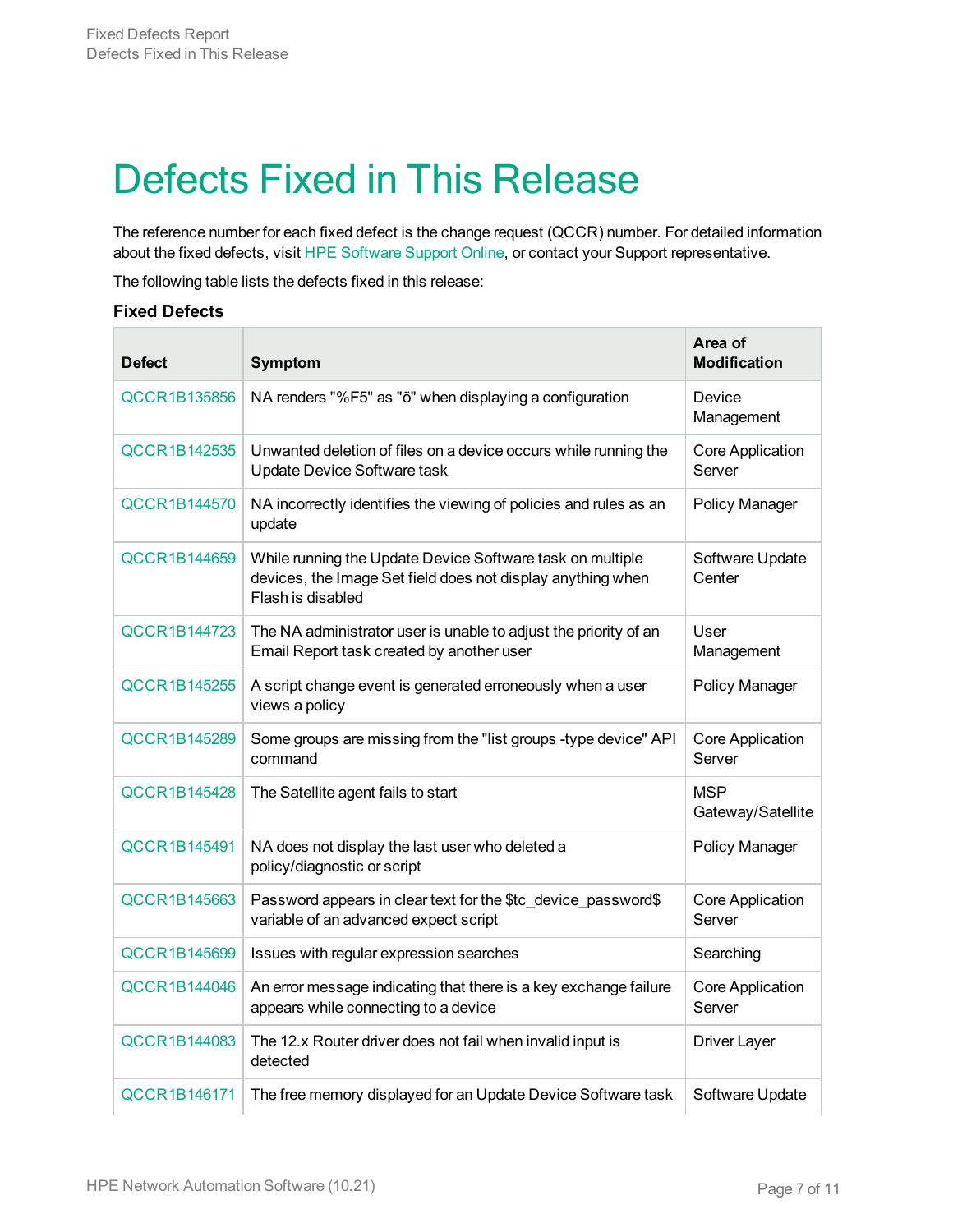## **Fixed Defects, continued**

| <b>Defect</b>       | <b>Symptom</b>                                                                                                   | Area of<br><b>Modification</b>    |
|---------------------|------------------------------------------------------------------------------------------------------------------|-----------------------------------|
|                     | is incorrect                                                                                                     | Center                            |
| <b>QCCR1B146208</b> | The 'check policy compliance' API call should accept the<br>Device ID as a parameter                             | Integration API                   |
| <b>QCCR1B146247</b> | Issue with running Python script in NA                                                                           | User<br>Management                |
| QCCR1B146249        | Searching for compliance and sort the output by "IP Adddress"<br>gives a UUID error                              | Searching                         |
| <b>QCCR1B146348</b> | Edit core throws error on getCSRFFormToken                                                                       | <b>MSP</b><br>Gateway/Satellite   |
| <b>QCCR1B146367</b> | The detect device boot diagnostic should not update the<br>topology data                                         | <b>Core Application</b><br>Server |
| QCCR1B146371        | Request to port QCCR1B142345 for NA 10.11                                                                        | Device<br>Management              |
| QCCR1B146281        | NA fails to take snapshot of HPN Comware 7 devices                                                               | Device<br>Management              |
| <b>QCCR1B146450</b> | Snapshot tasks on Cisco LWAP devices are not successful                                                          | Driver Layer                      |
| QCCR1B146543        | Opening a Policy list with a user having multiple permissions<br>causes an error (ORA-01795)                     | Database                          |
| <b>QCCR1B146994</b> | Mask community strings option does not mask per task<br>credentials                                              | NA Console                        |
| QCCR1B146997        | A Diagnostic created by a user should appear under the<br>"Diagnostic Type" field                                | Reporting                         |
| <b>QCCR1B146098</b> | Reporting issue when searching for interface/port-module<br>mapping                                              | Reporting                         |
| QCCR1B147047        | Regardless of the options provided, device discovery tasks<br>schedule via 10.x API are scheduled asynchronously | <b>CLI</b>                        |
| QCCR1B147071        | Deploy configuration error appears for a Cisco device                                                            | Core Application<br>Server        |
| <b>QCCR1B147089</b> | Formatting errors in the Summary report generated by the<br>Create Summary Report task                           | Reporting                         |
| <b>QCCR1B147292</b> | A policy for a switch is being incorrectly applied to a router                                                   | Core Application<br>Server        |
| <b>QCCR1B147138</b> | The NA applications hang                                                                                         | Database                          |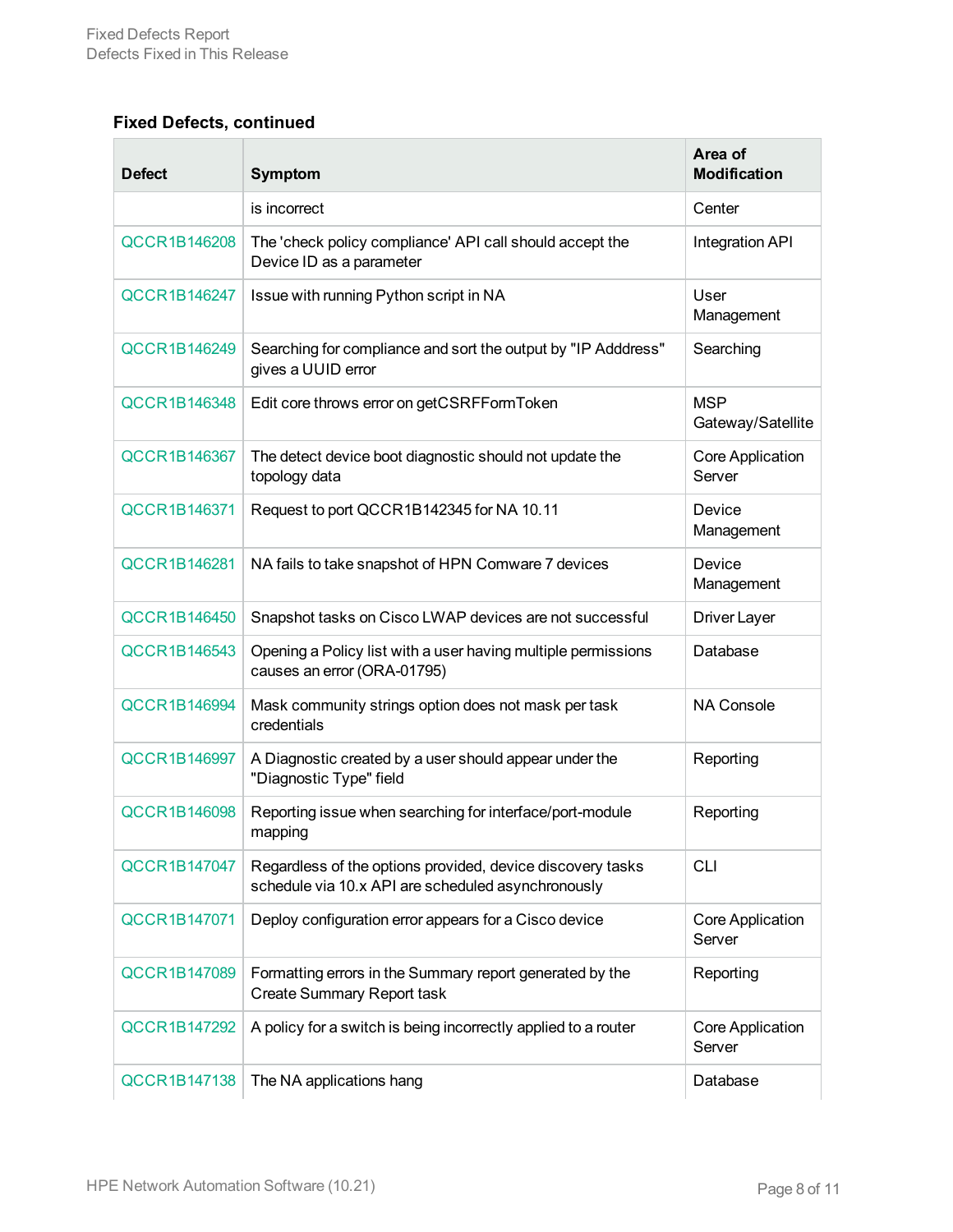## **Fixed Defects, continued**

| <b>Defect</b>       | <b>Symptom</b>                                                                                                                      | Area of<br><b>Modification</b>    |
|---------------------|-------------------------------------------------------------------------------------------------------------------------------------|-----------------------------------|
| QCCR1B139614        | NA-LDAP integration issues                                                                                                          | Integration API                   |
| <b>QCCR1B141196</b> | JS driver layer does not allow granular SSH method                                                                                  | Device<br>Management              |
| <b>QCCR1B147565</b> | An archived user still appears in the task approver list                                                                            | Workflow                          |
| QCCR1B147310        | Issues displaying task approval requests                                                                                            | Reporting                         |
| QCCR1B147521        | If a parent task is run with task-specific credentials, all the<br>related child tasks should also be run with the same credentials | Software Update<br>Center         |
| QCCR1B147654        | User is unable to view the tasks waiting for approvals                                                                              | Workflow                          |
| <b>QCCR1B147582</b> | The device provision task template throws the<br>NullPointerException error                                                         | Templates                         |
| <b>QCCR1B147655</b> | Policy Rules RegEx method to capture and use text                                                                                   | Scripting &<br>Diagnostics        |
| QCCR1B147722        | User is unable to email reports from the User and System<br>Reports page                                                            | Reporting                         |
| QCCR1B147769        | An Advanced script fails to connect to devices                                                                                      | Scripting &<br>Diagnostics        |
| <b>QCCR1B147869</b> | Request to have a mandatory check box for the API names in<br>Custom or Enhanced custom fields                                      | Integration API                   |
| <b>QCCR1B145804</b> | An error indicating title integer limitation is displayed on EventID                                                                | Core Application<br>Server        |
| <b>QCCR1B147906</b> | The device credentials are not masked if searching for devices<br>with "Configuration Text" field is checked by a non-admin user    | Searching                         |
| <b>QCCR1B147986</b> | User permissions do not work correctly                                                                                              | User<br>Management                |
| <b>QCCR1B145644</b> | User is able to create duplicate scripts (with same<br>characteristics and names)                                                   | Scripting &<br><b>Diagnostics</b> |
| QCCR1B148442        | An error occurs when an administrator user tries to delete own<br><b>AAA</b> credentials                                            | User<br>Management                |
| <b>QCCR1B148857</b> | Snapshot with checkpoint clears the duplex data                                                                                     | Core Application<br>Server        |
| QCCR1B149037        | Multiple problems with backing up the devices software                                                                              | Driver Layer                      |
| QCCR1B149040        | The \$TaskID\$ variable is not populated when the Event<br>Notification and Response Rule Approval tasks are deleted                | Scheduler                         |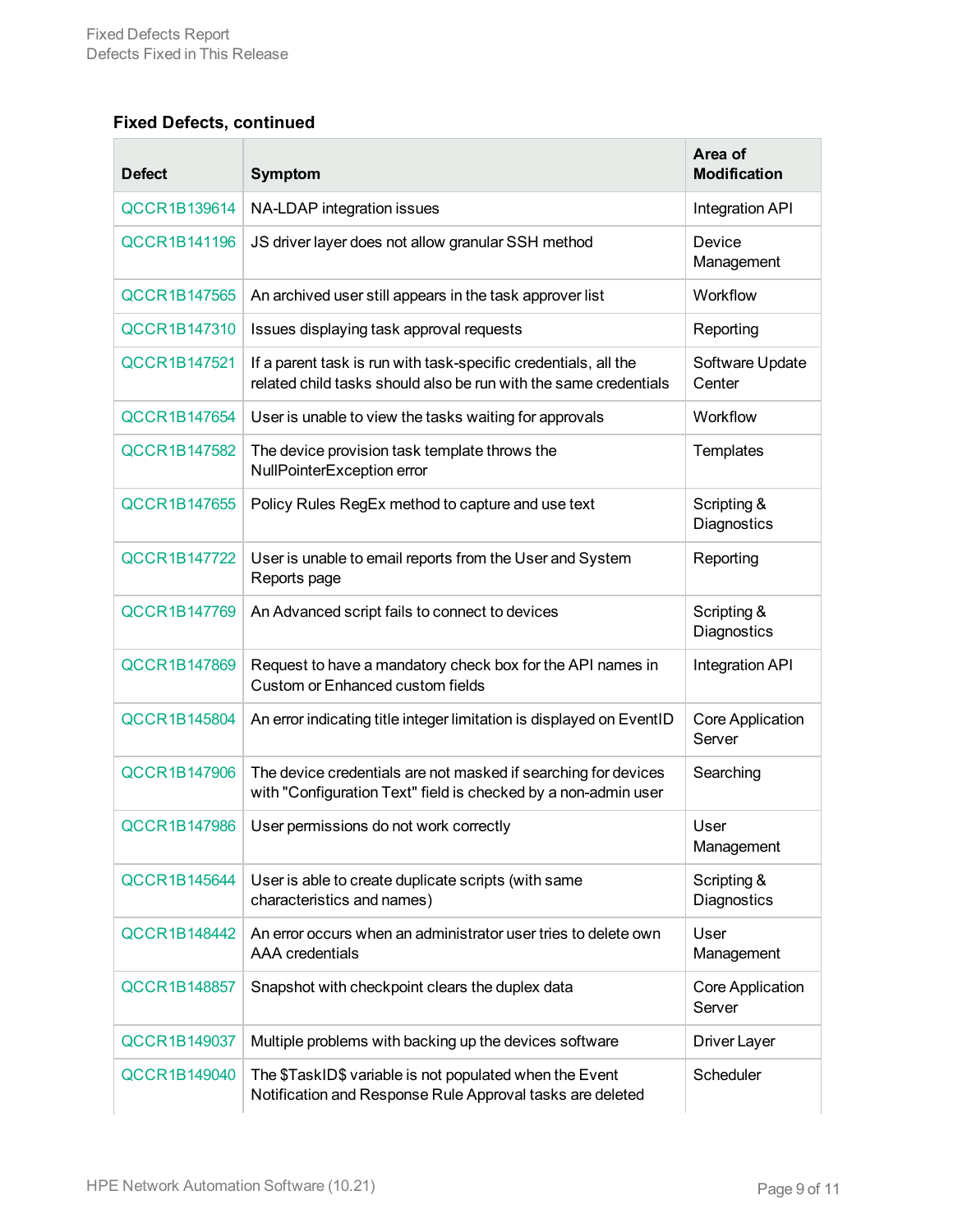## **Fixed Defects, continued**

| <b>Defect</b>       | <b>Symptom</b>                                                                                                   | Area of<br><b>Modification</b>  |
|---------------------|------------------------------------------------------------------------------------------------------------------|---------------------------------|
| QCCR1B149084        | An Admin user is unable to see or edit private groups in the<br><b>API/CLI</b>                                   | <b>CLI</b>                      |
| QCCR1B149623        | The command script tasks fail to read all the rows of CSV, and<br>run only on one device                         | Scripting &<br>Diagnostics      |
| QCCR1B143533        | The image set selection does not work while running the Update<br>Device Software task for more than 700 devices | Core Application<br>Server      |
| <b>QCCR1B145665</b> | Use task specific credentials in advanced scripts                                                                | Device<br>Management            |
| QCCR1B148776        | Need information about whether hmac-sha2-256 algorithm can<br>be enabled in NA Gateway on a satellite server     | <b>MSP</b><br>Gateway/Satellite |